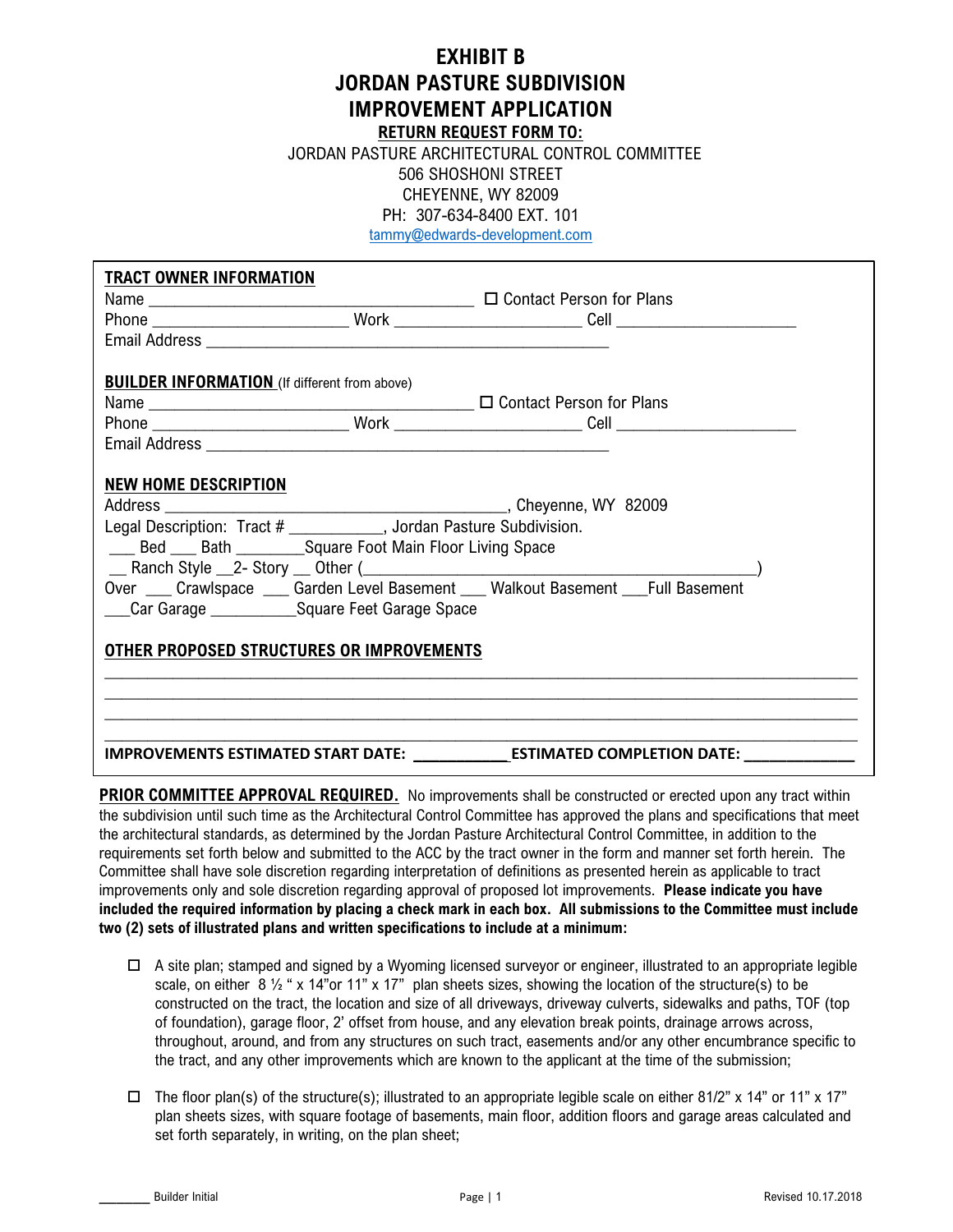- $\Box$  Structure elevation drawing(s); illustrated to an appropriate elegible scale on either 8 1/2" x 14" or 11" x 17" plan sheets sizes, of the front, side(s) and rear elevations of all structure(s);
- $\Box$  Specification sheet; A description on the drawings or on a separate specification sheet of the type and with color samples of all exterior finishes including but not limited to doors, windows, wall treatments, trim, gutter and downspouts, stone/brick, and roofing material;
- $\Box$  Landscape Plan (which may be shown on the site plan); Illustrated to an appropriate legible scale, on either 8  $\frac{1}{2}$ " x 14" or 11" x 17" plan sheets sizes, showing all planned turf, trees, shrubs, fencing, irrigation, rock beds, Xeriscaping, and other landscaping improvements. Builder shall only use ACC approved landscape architect firms;
- $\Box$  Anticipated time frame for the construction of the proposed improvement(s).

## **PLEASE INDICATE AND FULLY DESCRIBE THE PROPOSED STRUCTURE'S EXTERIOR IMPROVEMENTS**

(ADD ATTACHMENTS IF NECESSARY) Check box if applicable  $\Box$ 

| 1. EXTERIOR STONE/BRICK: STYLE:__________________________COLOR:_________________                          |  |
|-----------------------------------------------------------------------------------------------------------|--|
|                                                                                                           |  |
| 3. EXTERIOR PAINT COLOR & #: BODY: ________________TRIM: _______________________ ACCENT: ________________ |  |
|                                                                                                           |  |
|                                                                                                           |  |
|                                                                                                           |  |

## **THE TRACT OWNER AND BUILDER ACKNOWLEDGE AND ACCEPT THE FOLLOWING:**

The ACC reviews submitted plans for compliance with the Declaration of Protective Covenants,and the Jordan Pasture Architectural Standard. The scope of the ACC review does not include any review or analysis of structural, geophysical engineering or similar considerations, nor the improvement's compliance with applicable building, zoning and/or land use codes or regulations. The responsibility for all of which belongs to the applicant and the owner. The ACC expressly disclaims liability of any kind with respect to the improvements proposed herein. The owner is responsible for obtaining any permits, licenses, and/or approvals, which may be necessary to improve the property as proposed.

This ACC improvements approval form does not in any way grant variances, exceptions, or deviations from any setbacks or use restrictions. The owner is responsible for creating and maintaining positive drainage away from the proposed structure during and after the construction. No water drainage is to be delivered to adjoining lots.

Contractors will submit a certificate from their insurance carrier which establishes White River Development Inc., Edwards Development Company and Edwards Construction Inc. as additional insured parties on the current contractor's general liability policy for each home(s) and other improvements to be constructed in the subdivision. The buyer, their contractors, and subcontractors are responsible for the care and safekeeping of the new roads and drainage improvements which are part of and serve the Subdivision**. The buyer, their contractors, and their subcontractors are responsible to keep all construction traffic, ESPECIALLY HEAVY EQUIPMENT AND TRUCKS OFF of EMPIRE DRIVE !! All construction traffic and deliveries shall use Powderhouse North of Iron Mountain to the newly constructed Crazy Horse Road!!**

All owner(s) and builder(s) activities will be conducted in such a manner as to protect and keep said improvements in undamaged condition and will be responsible for repair or replacement of any damaged improvements to gain final acceptance from the Laramie County. Owner(s) and/or builder(s) hereby accept responsibility for said road, drainage, and infrastructure improvements including areas adjacent to buyer and/or owner(s) lot. **Any change or deviation from the submitted approved plan(s) must receive committee approval.**

| Signature of Lot Owner | Date |
|------------------------|------|
| Signature of Builder   | Date |